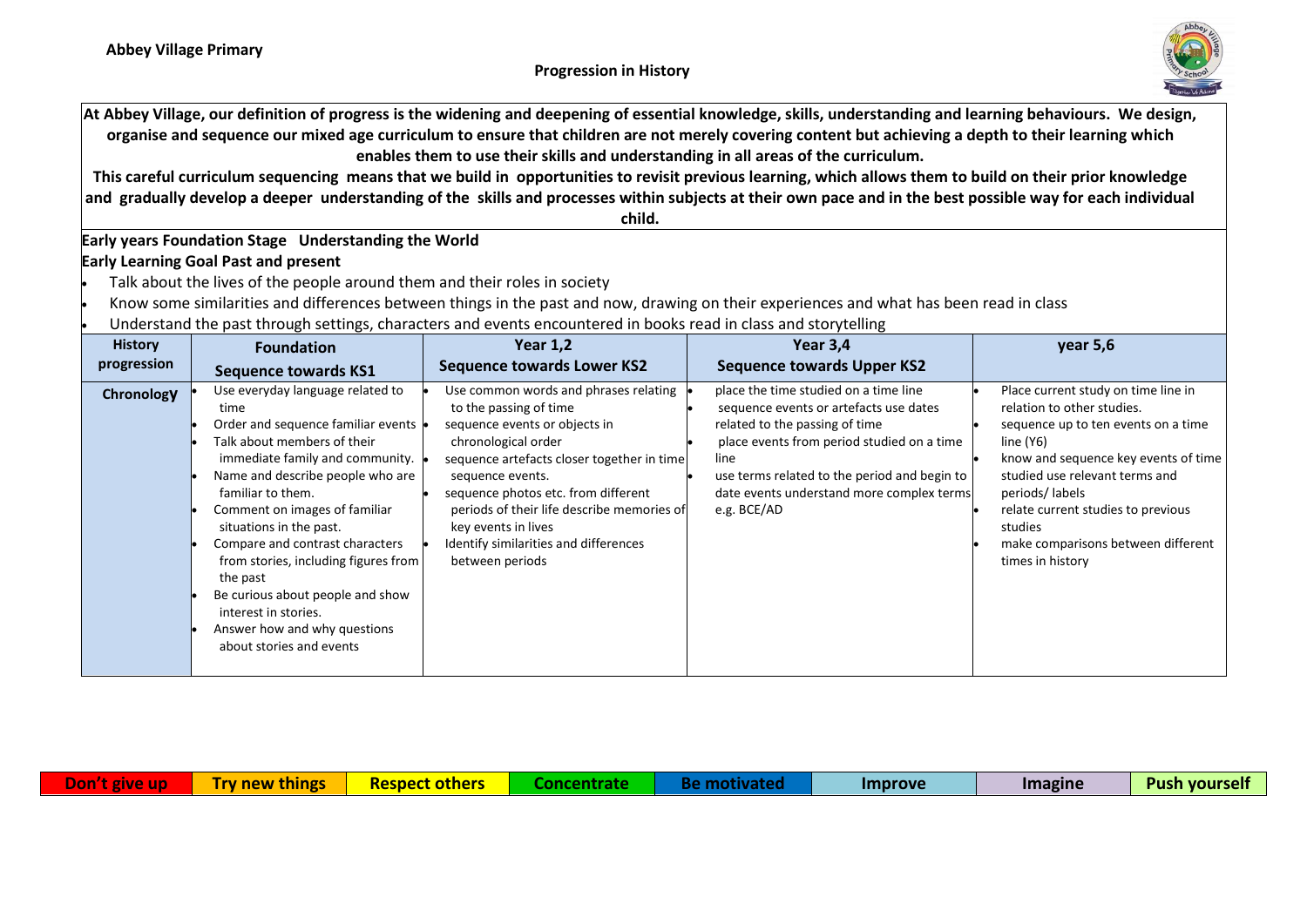

| Events, people-<br>and changes | Encourage children to share picture .<br>of their family and talk about them.<br>Frequently share texts, images and<br>oral stories that help to develop an<br>understanding of the past and<br>present.<br>Talk about people that the children<br>may have come across in their<br>community, such as the police, fire<br>service, doctors and teachers.<br>Learn about the lives of some<br>people in the past through books<br>and storytelling (including their<br>own family members). | To tell the difference between past and<br>present in their own and other people's<br>lives by using and making simple<br>comparisons to parts of stories, and<br>features of events.<br>Recognise that their own lives are<br>different from the lives of people in the<br>past by describing some of the topics,<br>events and people that they have<br>studied.<br>Use simple stories and other sources to<br>show that they know and understand key<br>features of events. | Be able to describe some of the main events,<br>people and periods they have studied by:<br>Understanding some of the ways in which<br>people's lives have shaped this nation.<br>Describing how Britain has influenced and<br>been influenced by the wider world.<br>Understanding some significant aspects of<br>history - nature of ancient civilisations;<br>expansion of empires; characteristic features<br>of non-European societies; achievements<br>and follies of mankind.                     | Show their knowledge and understanding of<br>local, national and international history by:<br>Understanding significant aspects of<br>history - nature of ancient civilisations;<br>expansion and dissolution of empires;<br>characteristic features of non-<br>European societies; achievements and<br>follies of mankind.<br>Gaining historical perspective by<br>placing their growing knowledge into<br>different contextsbetween cultural,<br>economic, military, political religious<br>and social history.<br>Establishing a narrative showing<br>connections and trends within and<br>across periods of study.<br>Begin to recognise and describe the<br>nature and extent of diversity, change<br>and continuity and suggest<br>relationships between causes.<br>Presenting a clear narrative within and<br>across periods that notes connections,<br>contrasts and trends over time. |
|--------------------------------|---------------------------------------------------------------------------------------------------------------------------------------------------------------------------------------------------------------------------------------------------------------------------------------------------------------------------------------------------------------------------------------------------------------------------------------------------------------------------------------------|--------------------------------------------------------------------------------------------------------------------------------------------------------------------------------------------------------------------------------------------------------------------------------------------------------------------------------------------------------------------------------------------------------------------------------------------------------------------------------|----------------------------------------------------------------------------------------------------------------------------------------------------------------------------------------------------------------------------------------------------------------------------------------------------------------------------------------------------------------------------------------------------------------------------------------------------------------------------------------------------------|------------------------------------------------------------------------------------------------------------------------------------------------------------------------------------------------------------------------------------------------------------------------------------------------------------------------------------------------------------------------------------------------------------------------------------------------------------------------------------------------------------------------------------------------------------------------------------------------------------------------------------------------------------------------------------------------------------------------------------------------------------------------------------------------------------------------------------------------------------------------------------------------|
| Communication                  | Talk about events in their own<br>experiences that are important to<br>them.<br>Know and recount episodes from<br>their own past.<br>Talk about things they did at the<br>weekend, yesterday, this morning<br>Recount an event, verbally and<br>written.<br>Children represent their own ideas,<br>thoughts and feelings through<br>design technology, art, music,<br>dance, role play                                                                                                      | Understand and use simple historical<br>concepts such as now/then and<br>same/different.<br>To show what they know and<br>understand about the past in different<br>ways (speaking, role-play, drawing and<br>writing).<br>Understand historical concepts and use<br>them to make simple connections and<br>draw contrasts.                                                                                                                                                    | Construct informed responses that involve<br>thoughtful selection and organisation of<br>relevant historical information.<br>When doing this they should use specialist<br>terms like settlement, invasion and<br>vocabulary linked to chronology.<br>Produce structured work that makes some<br>connections, draws some contrasts, frame<br>historically-valid questions involving<br>thoughtful selection and organisation of<br>relevant historical information using<br>appropriate dates and terms. | Produce structured work that makes<br>connections, draws contrasts, analyses<br>trends, frames historically-valid<br>questions involving thoughtful<br>selection and organisation of relevant<br>historical information using<br>appropriate dates and terms.<br>Produce detailed structured work to<br>select and deploy information and<br>make appropriate use of historical<br>terminology and contrasting evidence.                                                                                                                                                                                                                                                                                                                                                                                                                                                                       |

**Don't give up Try new things** Respect others Concentrate Be motivated Improve 1 Imagine Push yourself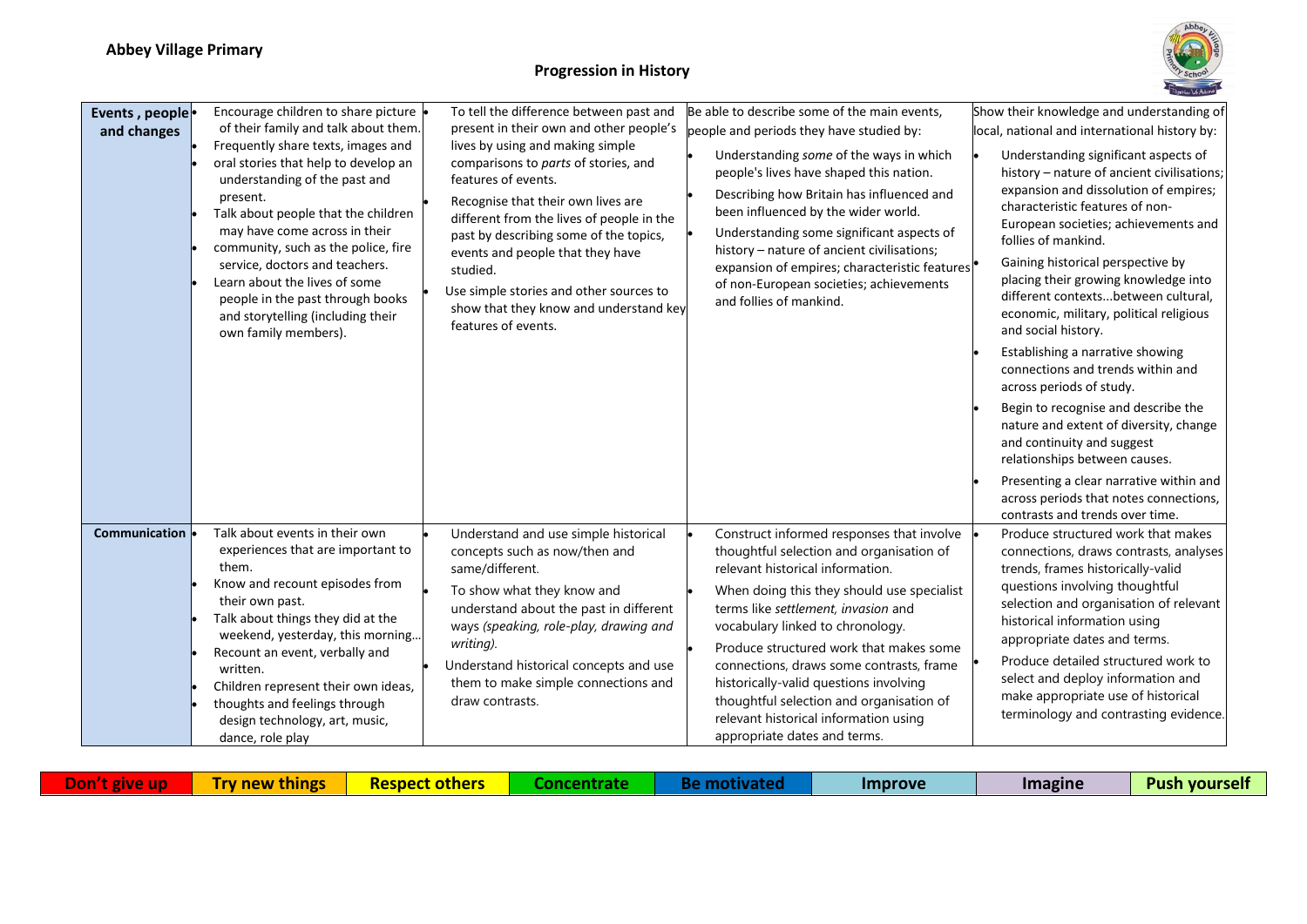

| <b>Enquiry</b>                         | and stories.<br>Children are presented with                                                                                                                                                                                                                                                                                                        | Identify some of the basic ways the past .                                                                                                                                                                                                                                                                                                                                                                                                                                         | Identify some of the different ways in which .                                                                                                                                                                                                                                                                                                                                                                                                                                                                                                                                                                                                                                                                                                                                                                                                                                                                                         | Understand how our knowledge of                                                                                                                                                                                                                                                                                                                                                                                                                                                                                                                          |
|----------------------------------------|----------------------------------------------------------------------------------------------------------------------------------------------------------------------------------------------------------------------------------------------------------------------------------------------------------------------------------------------------|------------------------------------------------------------------------------------------------------------------------------------------------------------------------------------------------------------------------------------------------------------------------------------------------------------------------------------------------------------------------------------------------------------------------------------------------------------------------------------|----------------------------------------------------------------------------------------------------------------------------------------------------------------------------------------------------------------------------------------------------------------------------------------------------------------------------------------------------------------------------------------------------------------------------------------------------------------------------------------------------------------------------------------------------------------------------------------------------------------------------------------------------------------------------------------------------------------------------------------------------------------------------------------------------------------------------------------------------------------------------------------------------------------------------------------|----------------------------------------------------------------------------------------------------------------------------------------------------------------------------------------------------------------------------------------------------------------------------------------------------------------------------------------------------------------------------------------------------------------------------------------------------------------------------------------------------------------------------------------------------------|
| Interpretation<br>and using<br>sources | pictures, stories, artefacts and<br>accounts from the past, explaining<br>similarities and differences.<br>Offer hands on experiences such as<br>visiting a local area that has<br>historical<br>importance.<br>Show images of familiar situations in<br>the past such as homes, schools<br>and transport.<br>Sort artefacts into 'old' and 'new'. | can be represented.<br>To begin to understand the reasons why<br>people in the past acted as they did<br>from a range of sources (pictures, plays,<br>films, written accounts, songs, museum<br>displays, stories).<br>Use sources to answer simple questions<br>about the past.<br>Ask and answer questions about the<br>past through observing and handling a<br>range of sources, such as objects,<br>pictures, people talking about their past,<br>buildings, written sources. | the past can be represented, and that<br>different versions of the past such as an<br>event may exist (artist's pictures, museum<br>displays, written sources).<br>Understand how our knowledge of the past .<br>is constructed from a range of different<br>sources and that different versions of past<br>events may exist, giving some possible<br>reasons for this.<br>Understand some of the methods of<br>historical enquiry, and how evidence is used<br>to make detailed observations, finding<br>answers to questions about the past.<br>Use some sources to start devising<br>historically valid questions about change,<br>cause, similarity and difference, and<br>significance.<br>Understand some of the methods of<br>historical enquiry, how evidence is used to<br>make historical claims.<br>Use sources as a basis for research from<br>which they will begin to use information as<br>evidence to test hypotheses. | the past is constructed from a range<br>of different sources and that different<br>versions of past events often exist,<br>giving some reasons for this.<br>Begin to recognise why some events,<br>people and changes might be judged<br>as more historically significant than<br>others.<br>Use sources to answer simple<br>questions about the past.<br>Ask and answer questions about the<br>past through observing and handling<br>a range of sources, such as objects,<br>pictures, people talking about their<br>past, buildings, written sources. |

| <b>Progression in vocabulary</b> |                                                                                         |  |  |  |  |  |  |  |
|----------------------------------|-----------------------------------------------------------------------------------------|--|--|--|--|--|--|--|
| <b>Key terms and concepts</b>    |                                                                                         |  |  |  |  |  |  |  |
| Reception                        | Year 5<br>Year 2<br>Year 3<br>Year 6<br>Year 4<br>Year 1                                |  |  |  |  |  |  |  |
| old                              | living memory<br>when I was little<br>artefact<br>line of enguiry<br>enguirv<br>enguiry |  |  |  |  |  |  |  |

| <b>COLLEGE</b><br>. <b>.</b> .<br>.<br><b>Contract</b><br>. .<br><u>. soer</u><br>ке | <b>cothers</b> |  | Improve | <b>Imagine</b> | Push<br><b>Ash vourse</b> |
|--------------------------------------------------------------------------------------|----------------|--|---------|----------------|---------------------------|
|--------------------------------------------------------------------------------------|----------------|--|---------|----------------|---------------------------|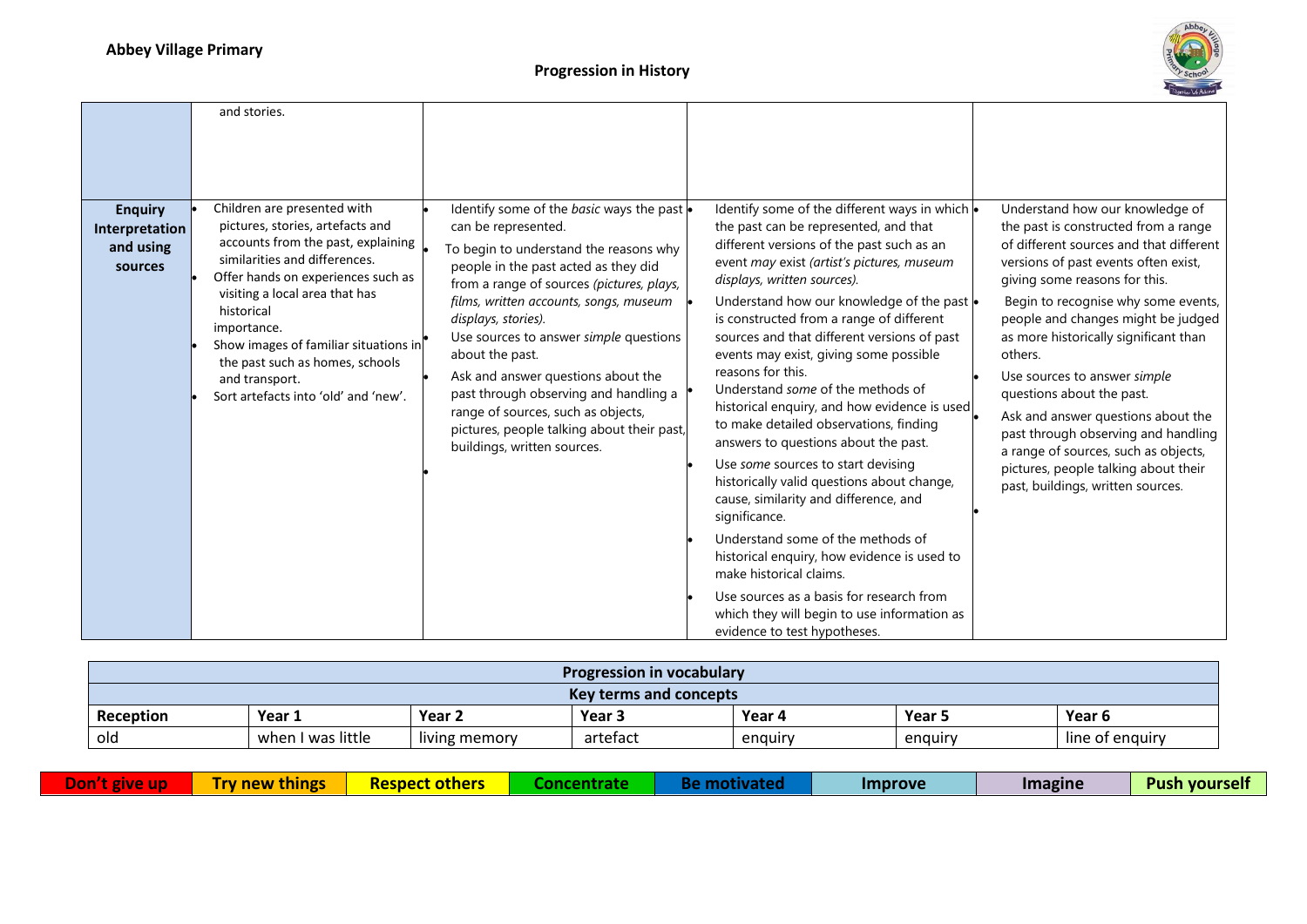

| new                     | then/now                   | past/present                           | historical events                                   | BCE/AD                       | significance        | comparison         |
|-------------------------|----------------------------|----------------------------------------|-----------------------------------------------------|------------------------------|---------------------|--------------------|
| past                    | sequence                   | source                                 | century                                             | chronological order          | historical claim    | trends             |
| long ago                | in the past                | before I was born                      | decade                                              | "the bigger picture"         | continuity and      | impact             |
| yesterday               | before/after               | after I was born                       | millennium                                          | links/contrasts              | change              | interpretation     |
| today                   | timeline                   | similar                                | research                                            | feature                      | cause and           | historically valid |
| this week               | vear                       | difference                             | historian                                           | CSQ (claim,                  | consequence         | society            |
| last week               | invention                  | significant                            | era/period                                          | support, question)           | influence           | major influence    |
| at the weekend          | memory                     | famous                                 | locality                                            | change                       | legacy              | world history      |
| this morning            | object                     | modern                                 | enquiry                                             | cause and effect             | hypothesis          | balanced argument  |
| last night              | significant                | ancient                                | version                                             | first hand evidence          | inference           | advancement        |
| grandparent             | anniversary                | date order                             | civilisation                                        | second hand                  | reliability         | 'you could infer'  |
| great-grandparent       | family tree                | opinion                                | archaeologist                                       | evidence                     | bias                | turning point      |
| remember                |                            | older generation                       | excavate                                            | shaped our lives             | primary source      | eye witness        |
|                         |                            | younger generation                     | evidence                                            | historical viewpoint         | secondary source    | diversity          |
|                         |                            | investigate                            | commemorate                                         | point of view                | way of life         | one sided          |
|                         |                            | clues                                  | events                                              | 'perhaps'                    | 'this suggests'     | stereotype         |
|                         |                            | achievement                            |                                                     | 'might be'                   | reputation          | propaganda         |
|                         |                            |                                        |                                                     | culture                      | democracy           | duration           |
|                         |                            |                                        |                                                     |                              |                     |                    |
|                         |                            |                                        |                                                     |                              |                     |                    |
|                         |                            |                                        | <b>History Vocabulary</b>                           |                              |                     |                    |
|                         |                            |                                        | Topic specific vocabulary Key Stage 1- Year 1 and 2 |                              |                     |                    |
| Sunnyhurst              | Sunnyhurst                 | Sunnyhurst                             | Anglezarke                                          | Anglezarke                   | Anglezarke          |                    |
| Are iPads more fun than | What was Blackpool like in | How have people like Rosa              | <b>Great fire of London</b>                         | <b>Christopher Columbus/</b> | Local history study |                    |
| your grandparents'      | the past?                  | Parks made the world a<br>safer place? |                                                     | <b>Neil Armstrong Y2</b>     | Railways and their  |                    |
| toys?                   |                            |                                        |                                                     |                              | impact              |                    |
|                         |                            |                                        |                                                     |                              |                     |                    |
| plastic                 | bathing machine            | contribution                           | Samuel Pepys                                        | continent                    | Steam train         |                    |
| wooden                  | Punch and Judy             | women                                  | King Charles II                                     | explorer                     | Lancashire Union    |                    |
| Victorian               | steam train                | American activist                      | <b>Pudding Lane</b>                                 | voyage                       | Railway             |                    |
| mechanical              | pier                       | Civil rights                           | 1666                                                | discovery                    | Nearby stations     |                    |

| <b>COLLAGE</b><br><b>TAM</b> | dealers and the control<br><b><i><u>BACKARD</u></i></b><br>гv | $\overline{\phantom{a}}$ Dack $\overline{\phantom{a}}$<br>other - |  |  | <b>Improve</b> | Imagine | <b>Push voursel.</b> |
|------------------------------|---------------------------------------------------------------|-------------------------------------------------------------------|--|--|----------------|---------|----------------------|
|------------------------------|---------------------------------------------------------------|-------------------------------------------------------------------|--|--|----------------|---------|----------------------|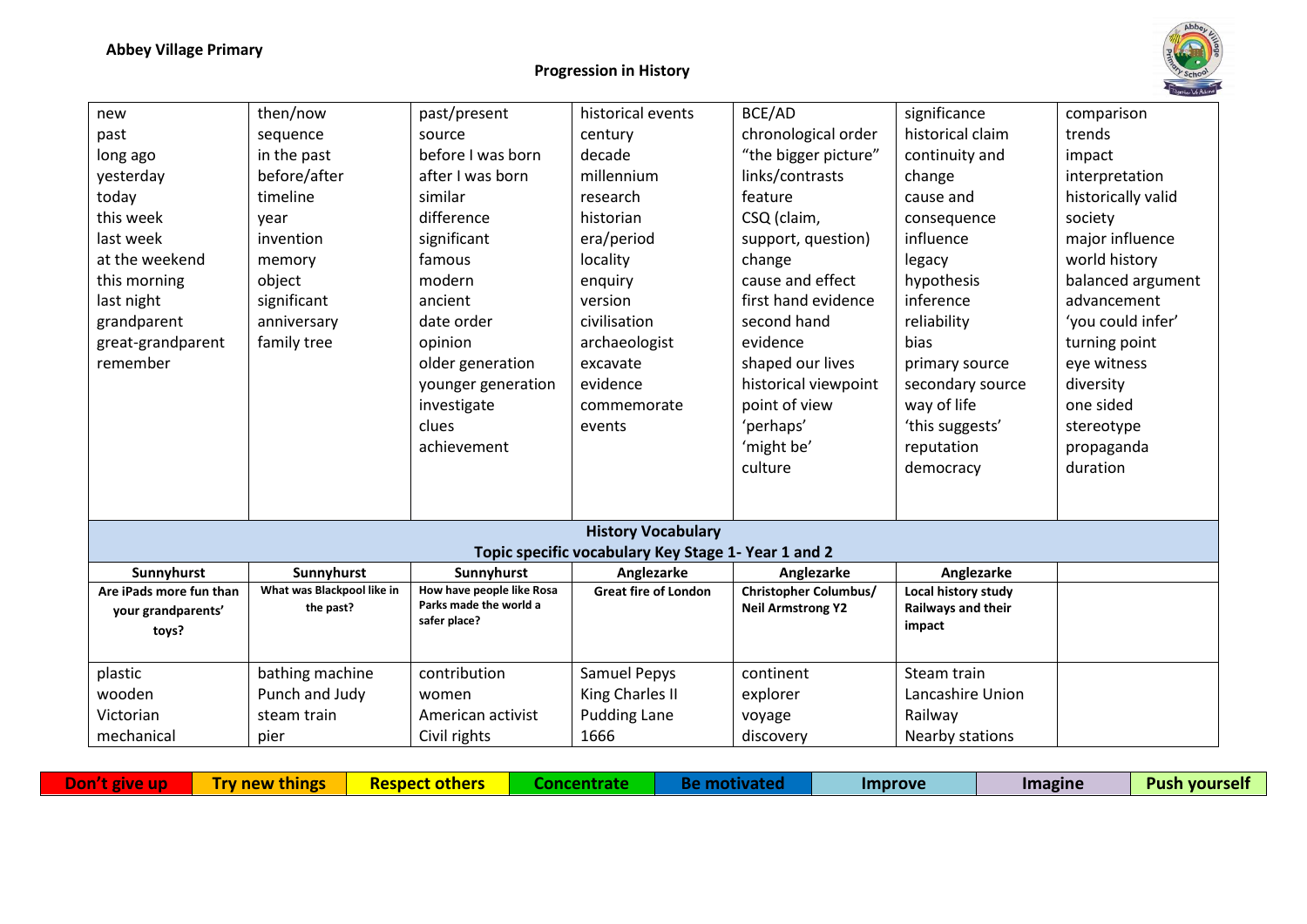

| rich/poor        | entertainment          | Rosa Parks     | London              | astronaut          | Withnel, I Heapey     |
|------------------|------------------------|----------------|---------------------|--------------------|-----------------------|
| electronic       | trams                  | The freedom    | <b>River Thames</b> | navigation         | Feniscowles,          |
| museum           | <b>Blackpool tower</b> | movement       | diary               | famous/significant | Pleasington,          |
| technology       |                        | prejudice      | leather bucket      | achievement        | mill                  |
| playground games |                        | discrimination | monument            | native             | locality              |
|                  |                        | comparison     | thatched            | <b>NASA</b>        | industrial revolution |
|                  |                        | contrast       | fire hook           | mission            | industrial past       |
|                  |                        | famous         | rebuild             |                    | cotton trade          |
|                  |                        | significant    | bakery              |                    | textiles              |
|                  |                        |                | cart                |                    | manufacture           |
|                  |                        |                |                     |                    | change                |
|                  |                        |                |                     |                    | settlement            |
|                  |                        |                |                     |                    | spinning and          |
|                  |                        |                |                     |                    | weaving               |
|                  |                        |                |                     |                    | treatment             |
|                  |                        |                |                     |                    | working conditions    |

| <b>History Vocabulary</b><br>Topic specific vocabulary Key Stage 2 |  |  |  |  |  |  |  |
|--------------------------------------------------------------------|--|--|--|--|--|--|--|
| Anglezarke                                                         |  |  |  |  |  |  |  |
| Local history study<br>Railways and their<br>impact                |  |  |  |  |  |  |  |
| Steam train                                                        |  |  |  |  |  |  |  |
| Lancashire Union                                                   |  |  |  |  |  |  |  |
| Railway                                                            |  |  |  |  |  |  |  |
| Nearby stations                                                    |  |  |  |  |  |  |  |
| Withnel, I Heapey                                                  |  |  |  |  |  |  |  |
| Feniscowles,                                                       |  |  |  |  |  |  |  |
| Pleasington,                                                       |  |  |  |  |  |  |  |
| mill                                                               |  |  |  |  |  |  |  |

| <b>COLLA</b><br><b>Contract Contract</b> | rw<br>. . | <u> 2005 - 2006 - 2006 - 2006 - 2006 - 2006 - 2006 - 2006 - 2006 - 2006 - 2006 - 2006 - 2006 - 2006 - 2006 - 200</u><br>.<br>. | . |  | nrove<br>IM | Imagine<br>--- | Push<br>ווחש<br>30 H<br>ествен. |
|------------------------------------------|-----------|--------------------------------------------------------------------------------------------------------------------------------|---|--|-------------|----------------|---------------------------------|
|------------------------------------------|-----------|--------------------------------------------------------------------------------------------------------------------------------|---|--|-------------|----------------|---------------------------------|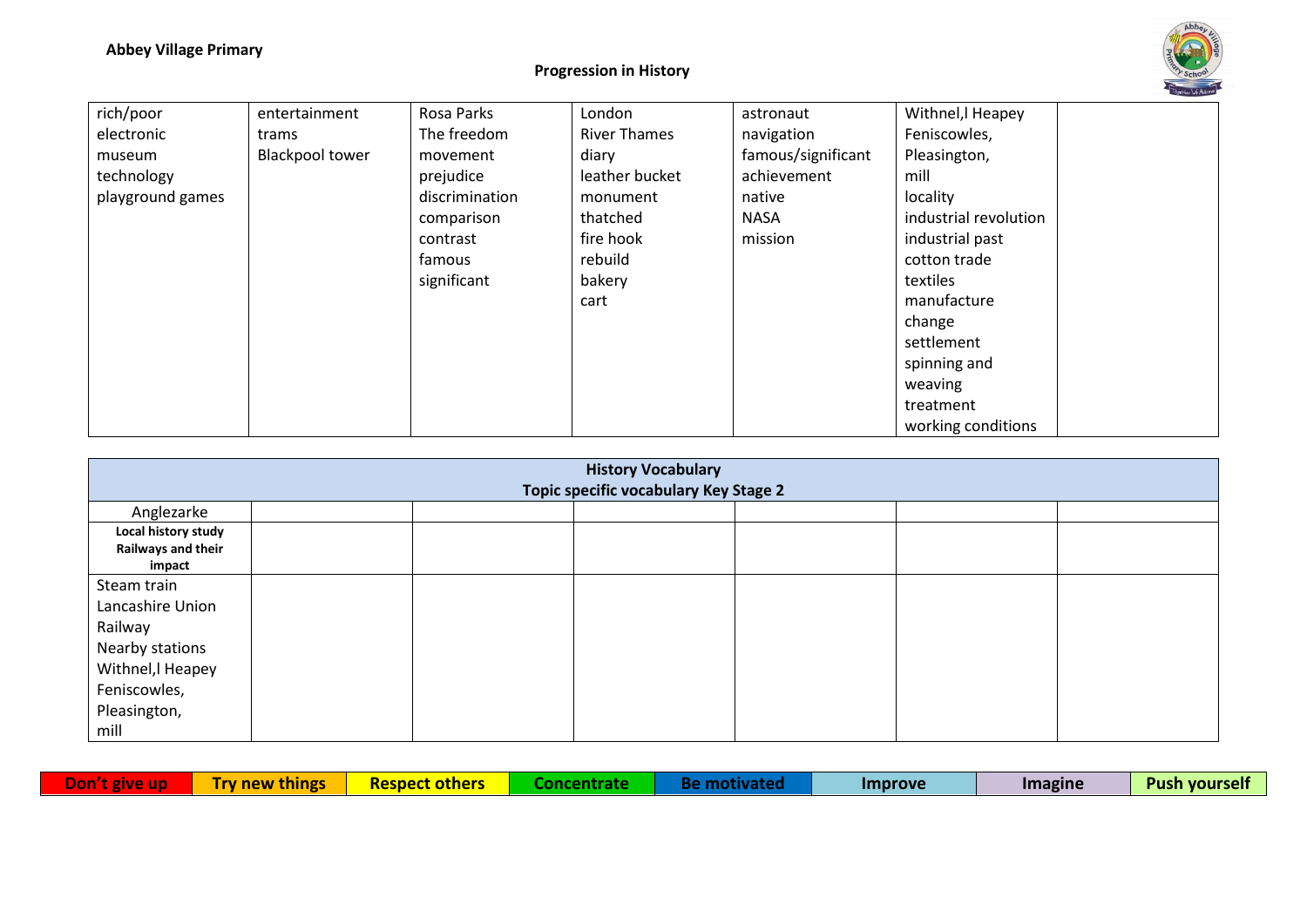

| locality              |  |  |  |
|-----------------------|--|--|--|
| industrial revolution |  |  |  |
| industrial past       |  |  |  |
| cotton trade          |  |  |  |
| textiles              |  |  |  |
| manufacture           |  |  |  |
| change                |  |  |  |
| settlement            |  |  |  |
| spinning and          |  |  |  |
| weaving               |  |  |  |
| treatment             |  |  |  |
| working conditions    |  |  |  |

| <b>History Vocabulary</b>                                 |                       |                                                                                         |                                 |                      |                          |                          |                        |
|-----------------------------------------------------------|-----------------------|-----------------------------------------------------------------------------------------|---------------------------------|----------------------|--------------------------|--------------------------|------------------------|
| Topic specific vocabulary Key Stage 2 Year 4/5/6          |                       |                                                                                         |                                 |                      |                          |                          |                        |
| <b>Roddlesworth</b>                                       | <b>Roddlesworth</b>   | <b>Roddlesworth</b>                                                                     | <b>Roddlesworth</b>             | <b>Roddlesworth</b>  | <b>Roddlesworth</b>      | <b>Roddlesworth</b>      | <b>Roddlesworth</b>    |
| <b>Significant</b><br>events in history<br><b>Slavery</b> | <b>Ancient Greece</b> | <b>Britain's settlement</b><br>by the Anglo Saxons<br>and Vikings<br>Chronology to 1066 | Stone age to 1066<br>chronology | <b>Roman Britain</b> | World war 2              | <b>Ancient Egyptians</b> | The Mayan civilisation |
| Slavery                                                   | Empire                | Angles/Saxons                                                                           | Prehistoric/prehistory          | Empire               | Invasion                 | Civilisation             | Chichén Itzá           |
| Slave auctions                                            | vase                  | Jutes rune                                                                              | earliest                        | Conquer              | democracy                | Shang                    | Mesoamerica            |
| Transportation                                            | Olympics              | Sutton Hoo                                                                              | cave paintings                  | Gladiator            | dictator                 | Dynasty/Ancient          | settlements            |
| William                                                   | democracy             | Alfred the Great                                                                        | Neanderthal                     | Mosaic               | Adolf Hitler             | Sumer/Indus Valley       | underworld hierarchy   |
| Wilberforce                                               | citizen               | religion                                                                                | Skara Brae Stone                | Slave                | Nazi Party               | <b>Ancient Egypt</b>     | cacao                  |
| Treatment                                                 | worship               | <b>Invasion</b>                                                                         | Age/Bronze Age/Iron             | emperor              | allies                   | canopic jar              | maize                  |
| Trade                                                     | column                | dark ages                                                                               | Age                             | centurion            | parliament               | mummification            | pok-ta-pot             |
| Society                                                   | architecture          | middle ages                                                                             | round houses                    | legionary            | nation                   | sarcophagus              | number system          |
| Limits                                                    | Parthenon             | mediaeval                                                                               | hill forts                      | villa                | <b>Winston Churchill</b> | <b>River Nile</b>        | sophisticated          |
| Freedom                                                   | philosopher           | Christianity                                                                            | <b>Neolithic</b>                | invasion             | Anderson shelter         | Settlement               | calendar               |
| Enslaved                                                  | hoplite               | longboat                                                                                | Mesolithic                      | army                 | gas mask                 | Sacrifice                | political system       |

| Don't give up | Try new things <b>th</b> | <b>Respect others</b> | Concentrate Be motivated |  | <i><u><b>Improve</b></u></i> | Imagine | <b>Push yourself</b> |
|---------------|--------------------------|-----------------------|--------------------------|--|------------------------------|---------|----------------------|
|---------------|--------------------------|-----------------------|--------------------------|--|------------------------------|---------|----------------------|